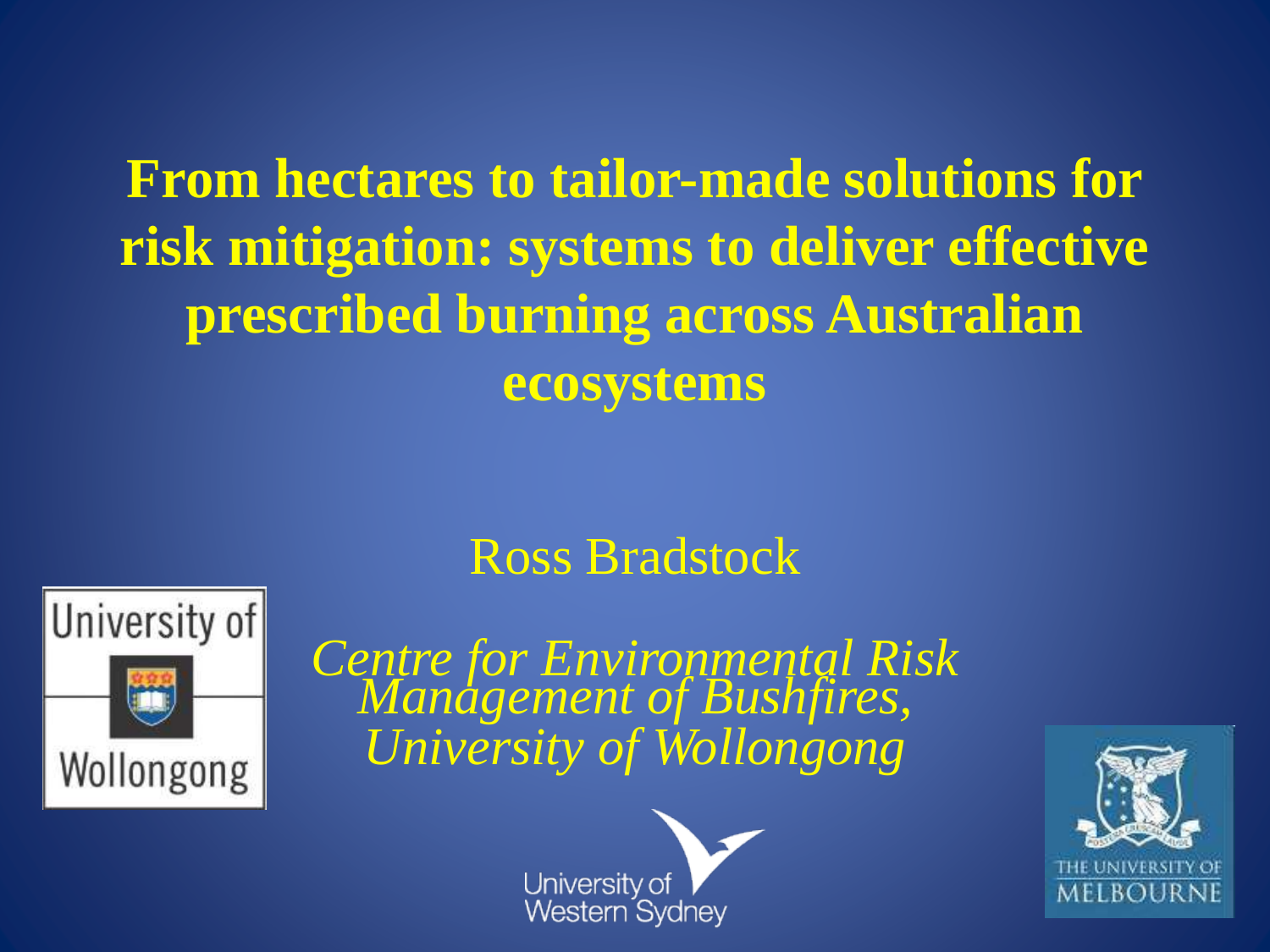# Summary

- Outline of the problem
- Project objectives
- Methods
- Team



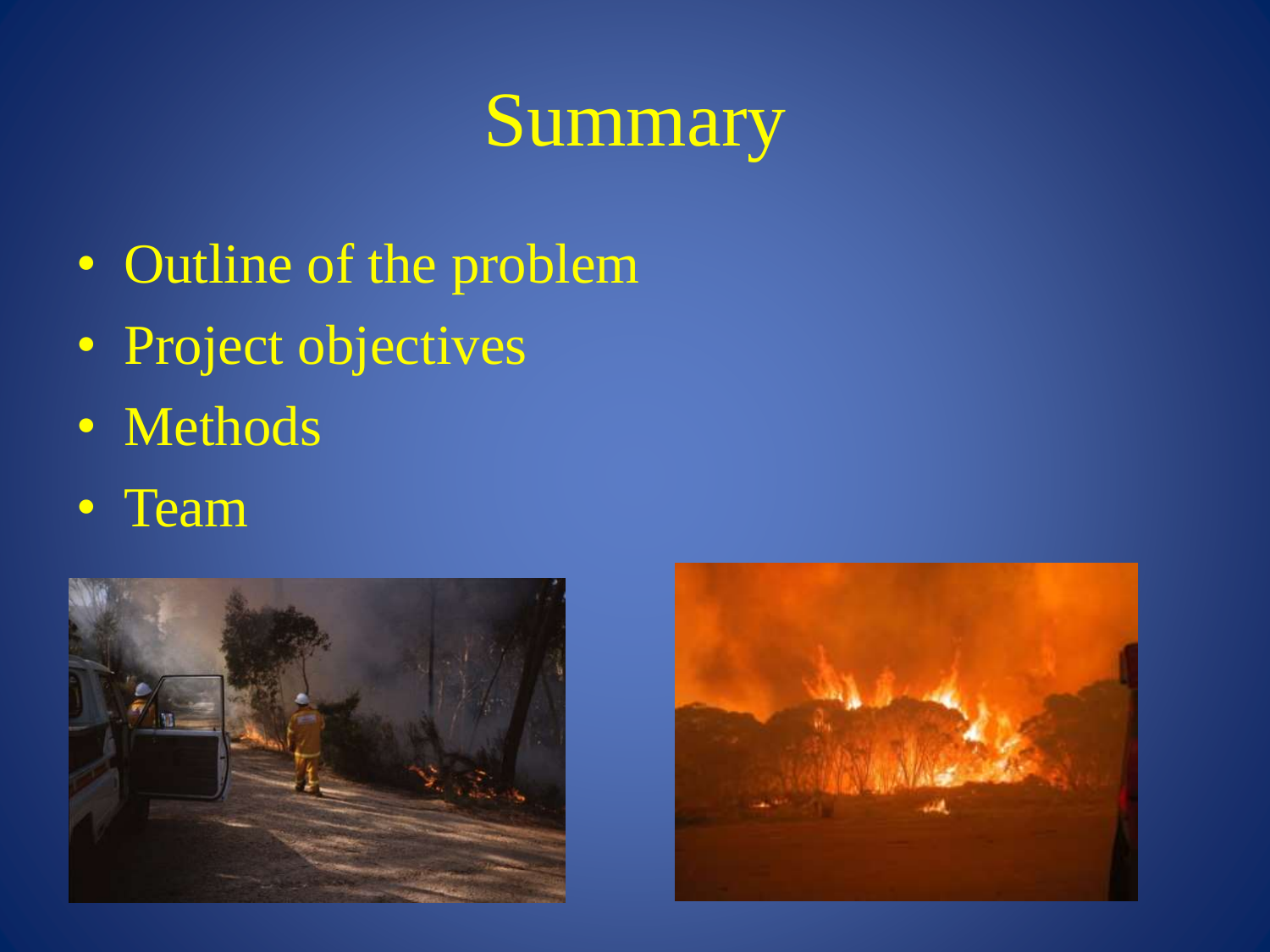## **The Problem: "Hectares" versus risk mitigation**



### Is there a dilemma?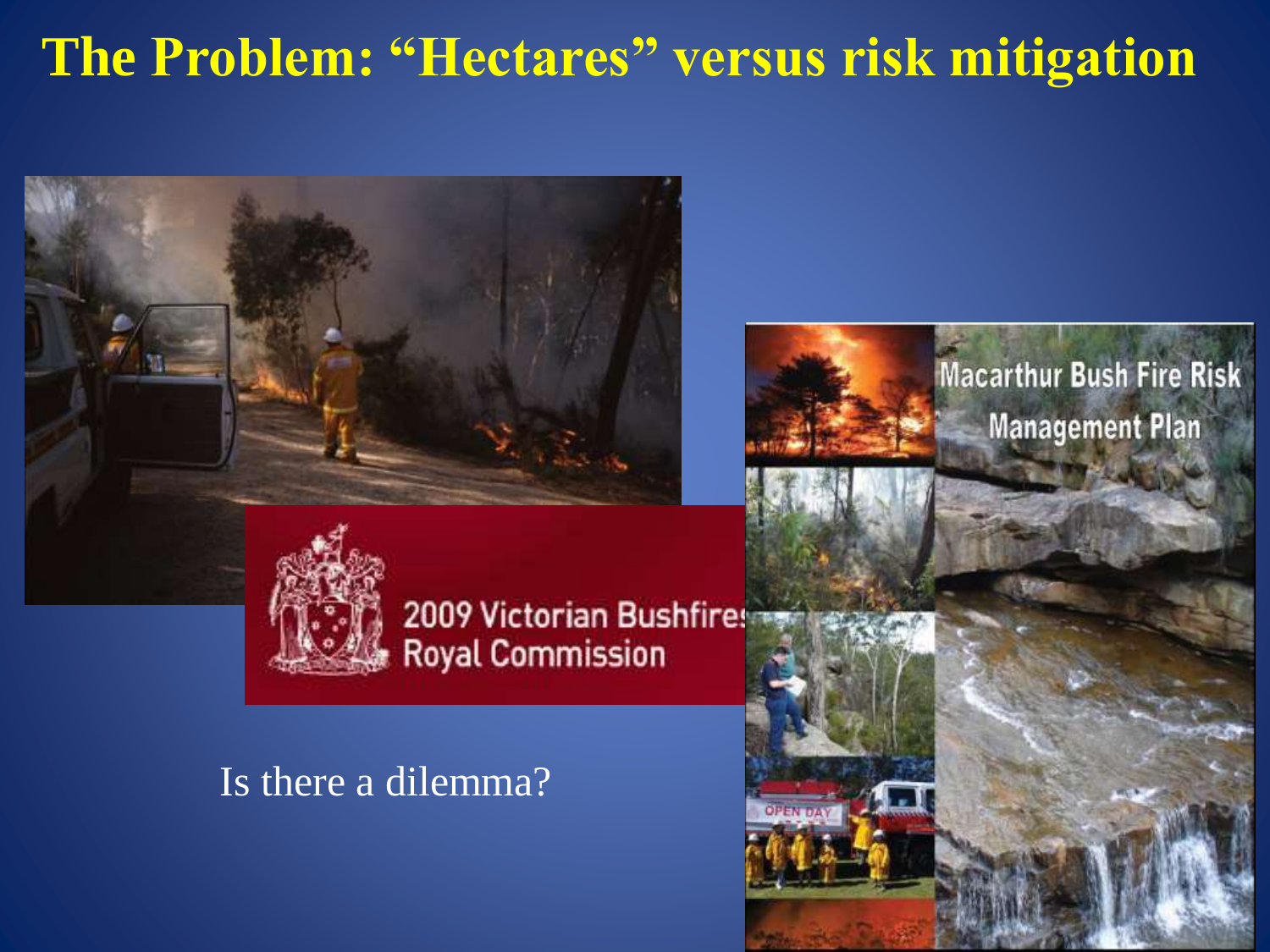## Not all assets are created equal

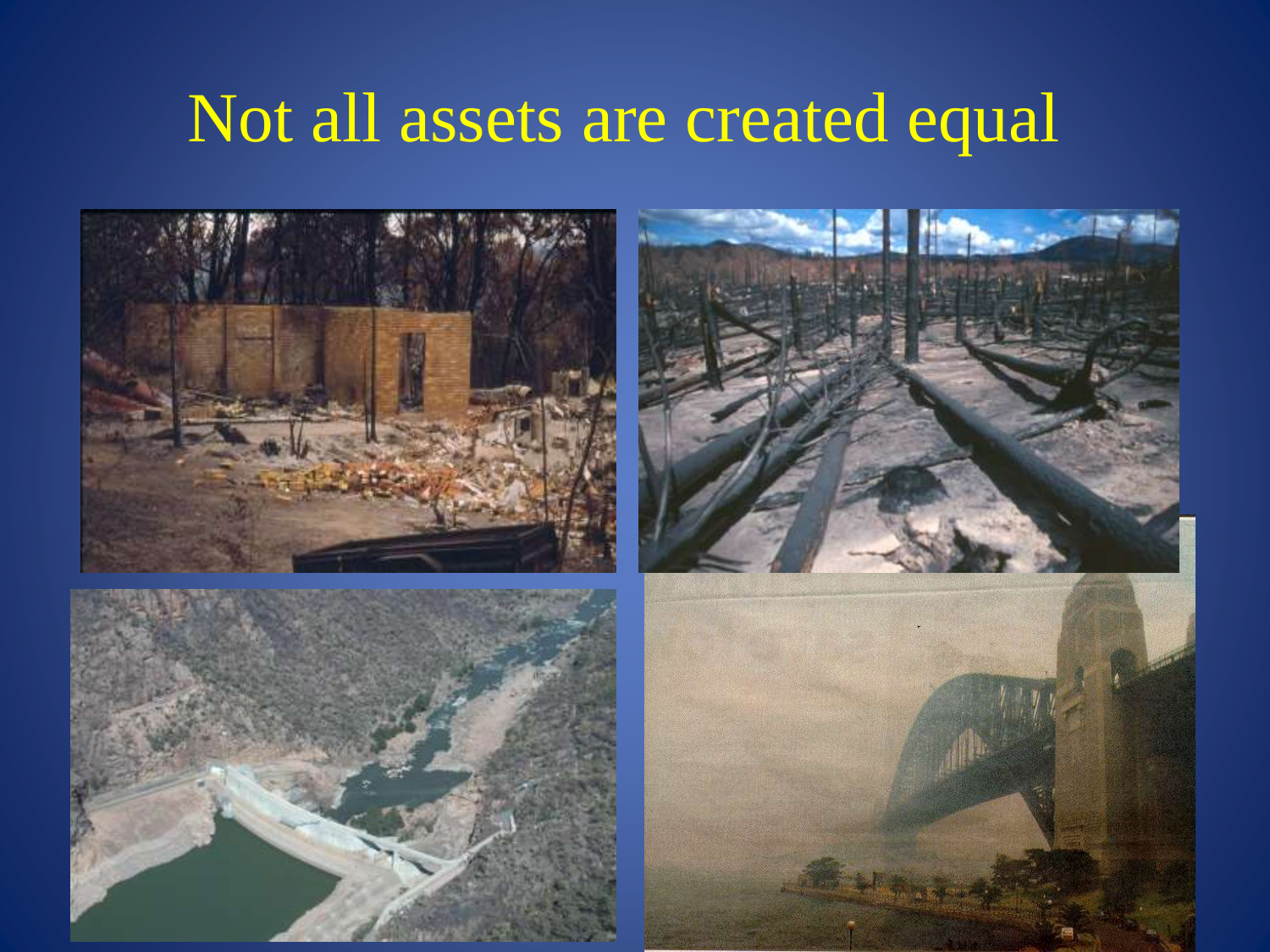## Strategic options: many are called but few are chosen



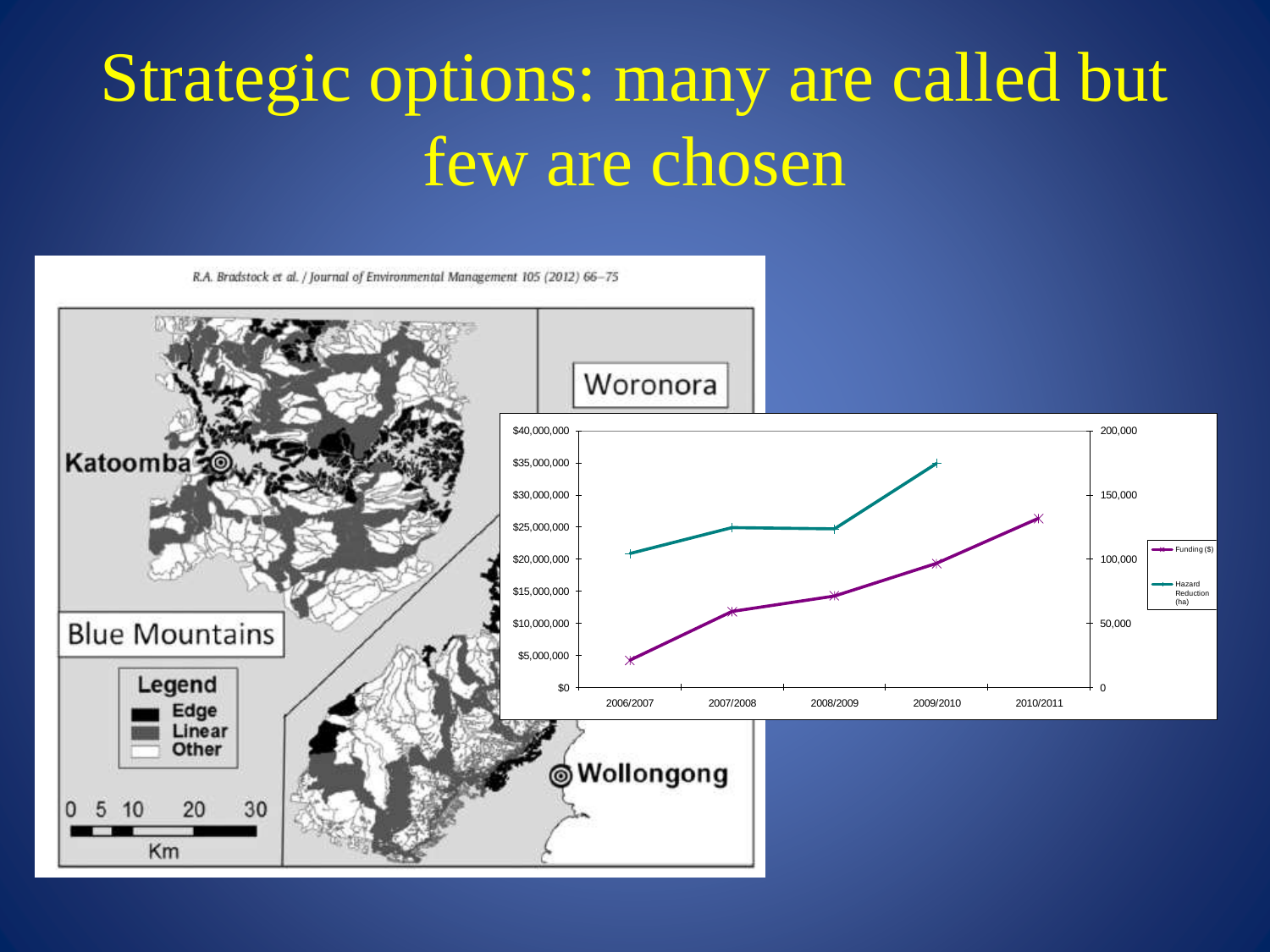## Is there a one size fits all solution?



# High Effects of PB in reducing wildfire size Low

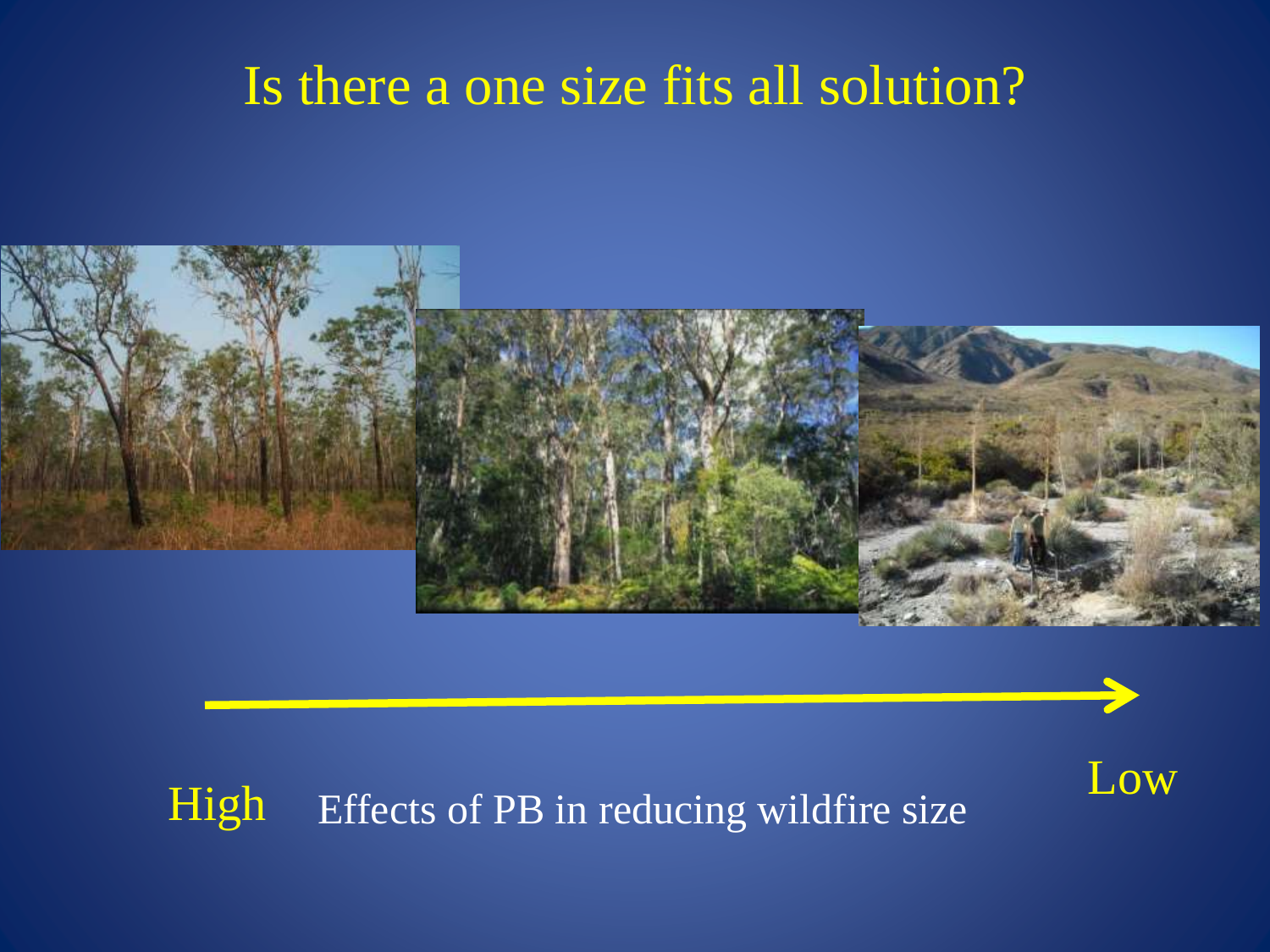## The biophysical and human minefield





Fig. 3. Probability of arson as a function of time since fire (years) and FFDI. Predictions are made for mean values of all other variables in the best model.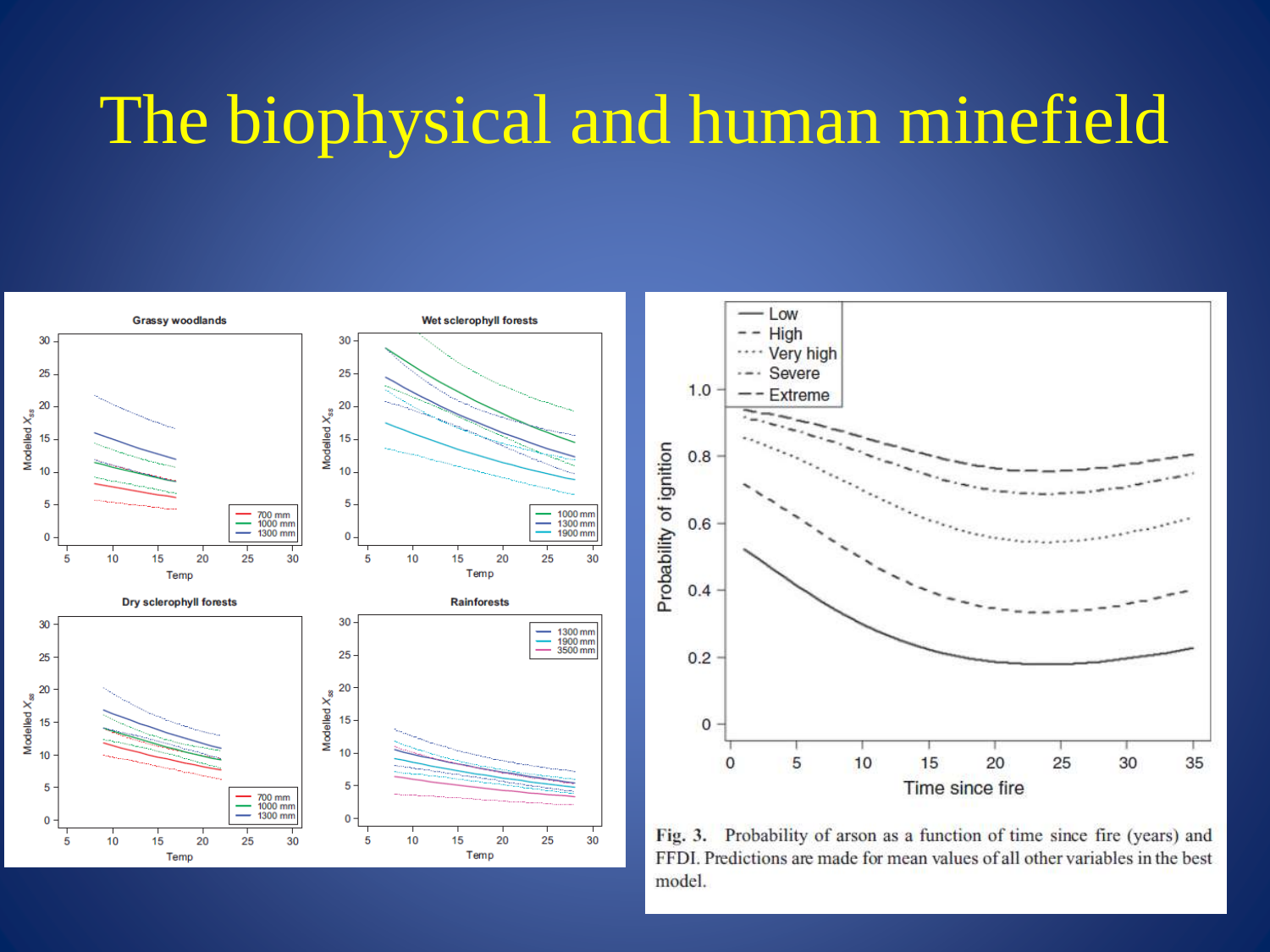# Movable goal posts

Current climate Current climate **Projected 2070** climate



## **Problem Summary**

- There is 'no one size fits all solution' because PB effectiveness is related to biophysical underpinnings and human context
- The role for PB in risk mitigation is partly quantified
- Underpinnings and context are changing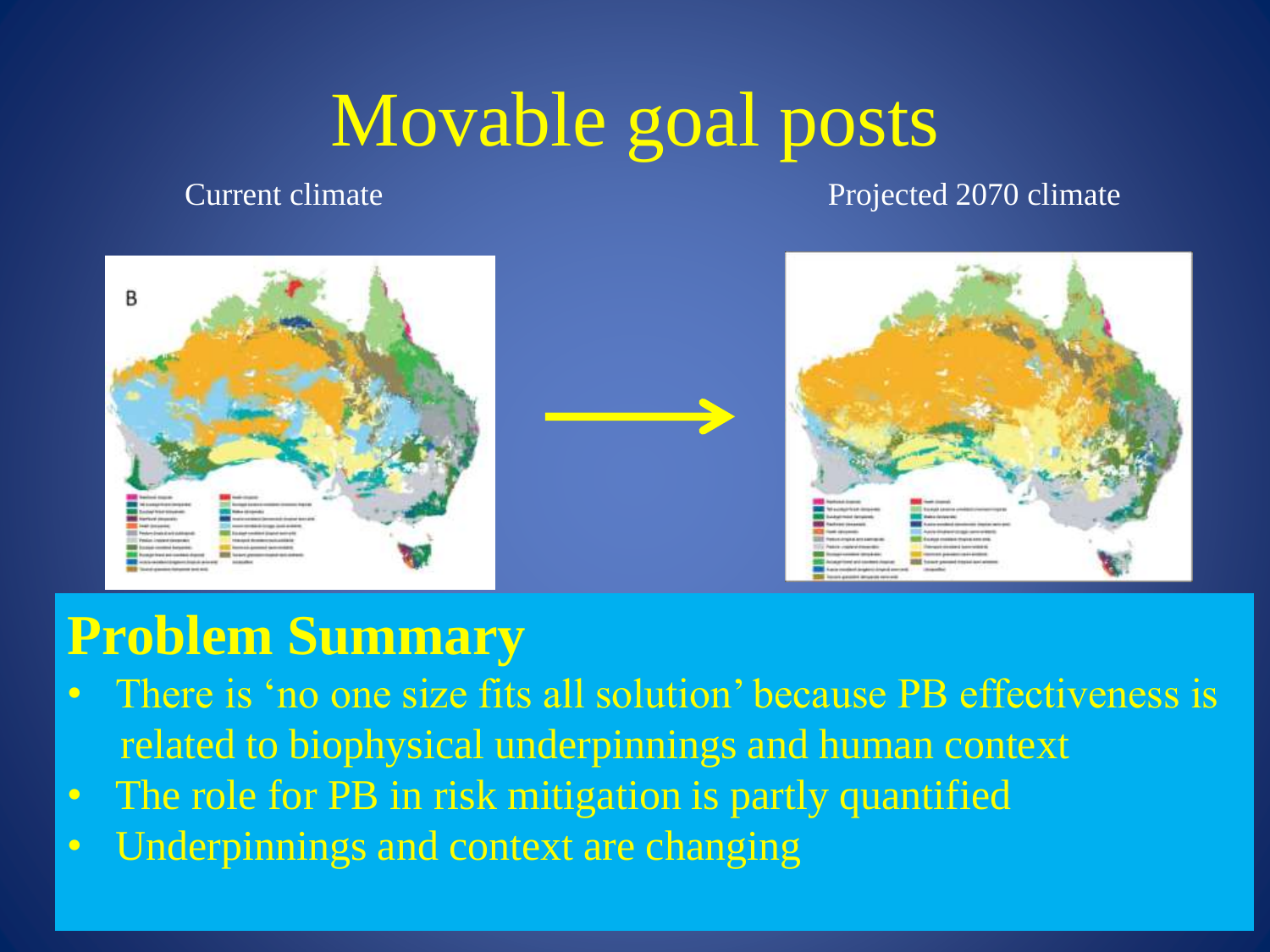## The solution?



• The solution is a set of solutions that explicitly account for the range of biophysical influences and human context found in southern Australian **Bioregions**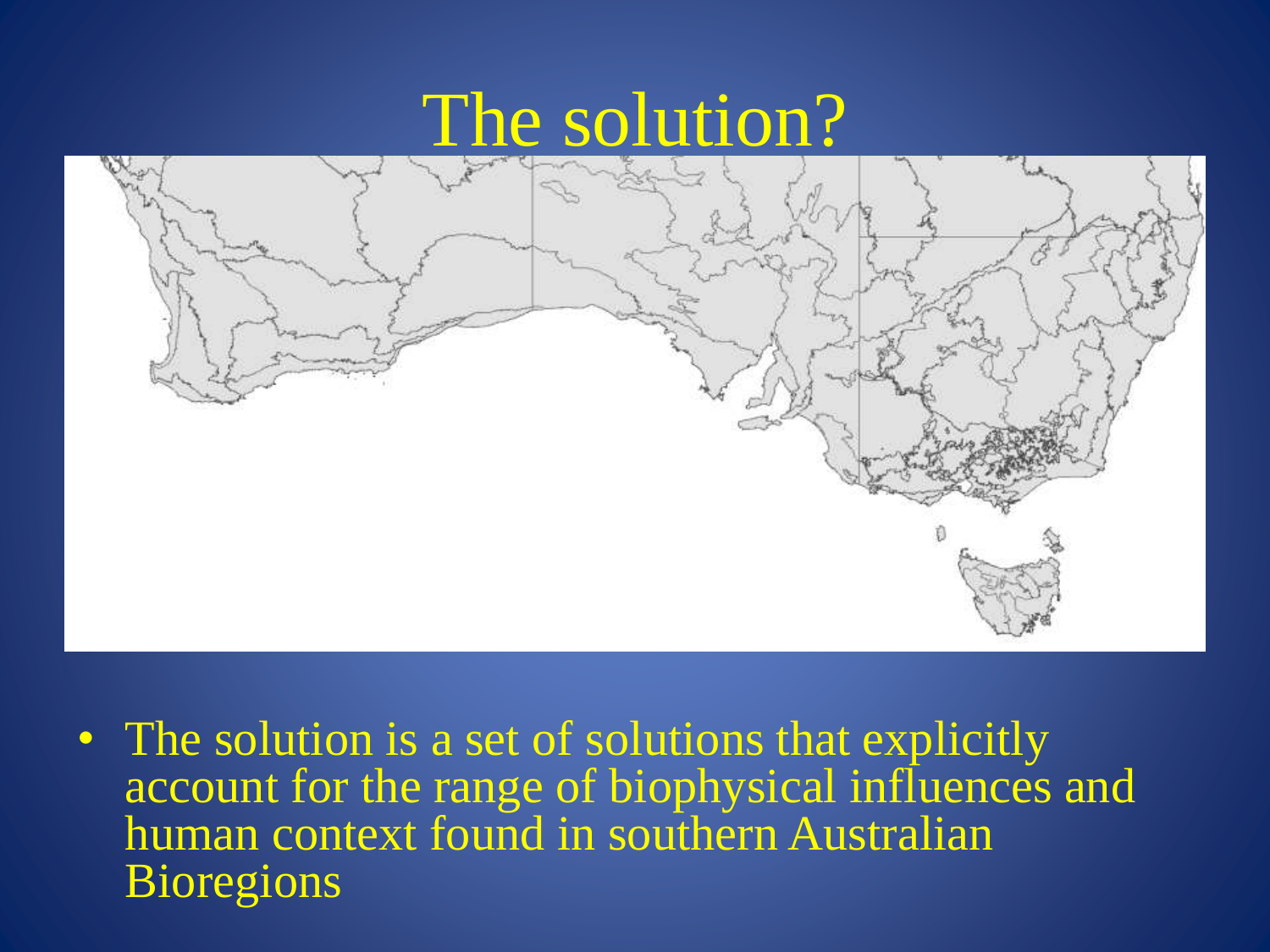# The Prescribed Burning Atlas



### **Risk**

prescribed burning strategies in reducing Comparative performance of differing risk to multiple values

Capacity to derive fire regime characteristics & risk solutions for individual Bioregions

Present and future projections

Accessible interface

Amenable to updates via functional architecture that accounts for biophysical and human attributes of individual Bioregions

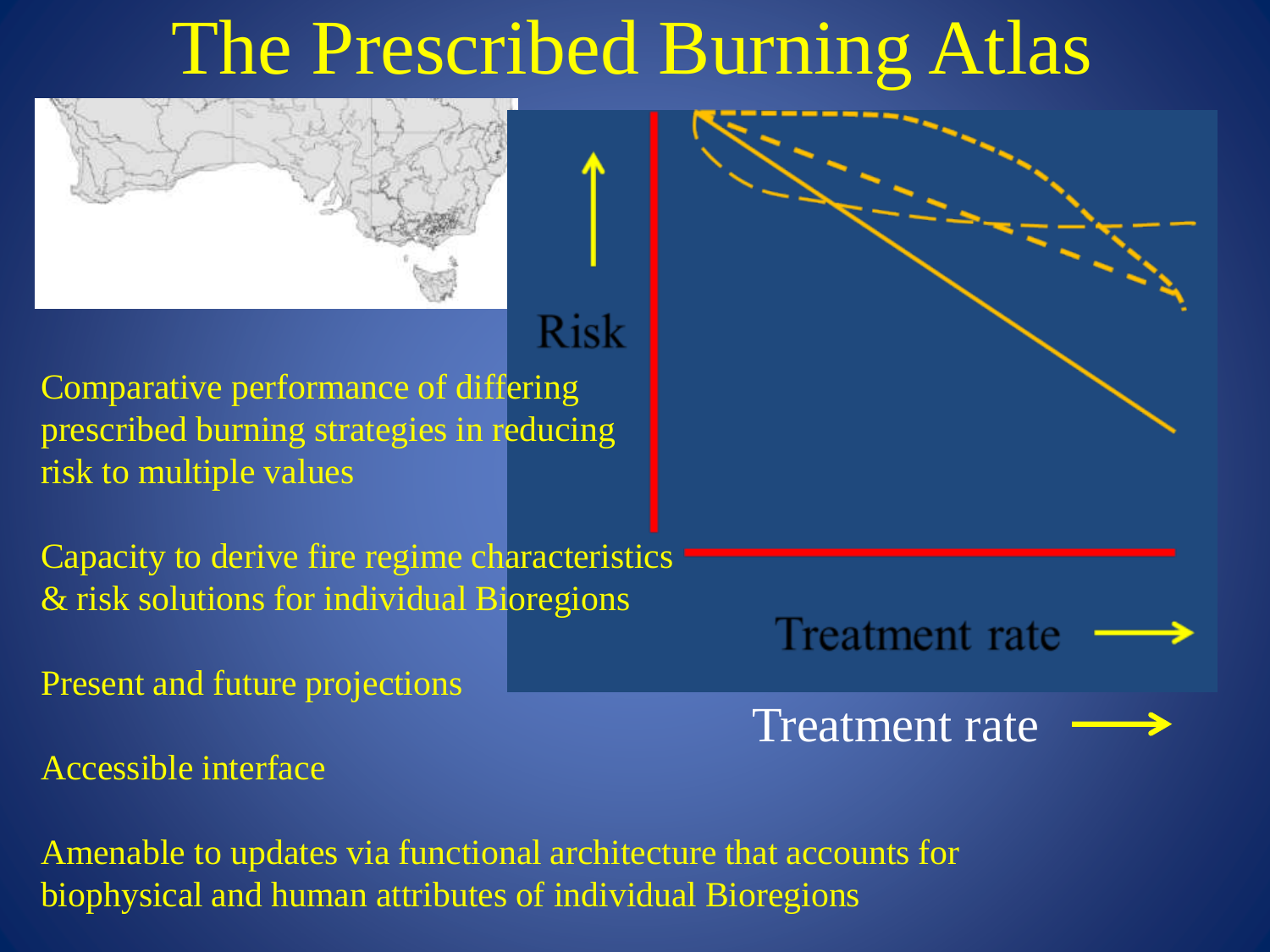**Stream 1: modelling of responses of fire regimes to alternative fire regime strategies via ordinated case studies (years 1 &2)**



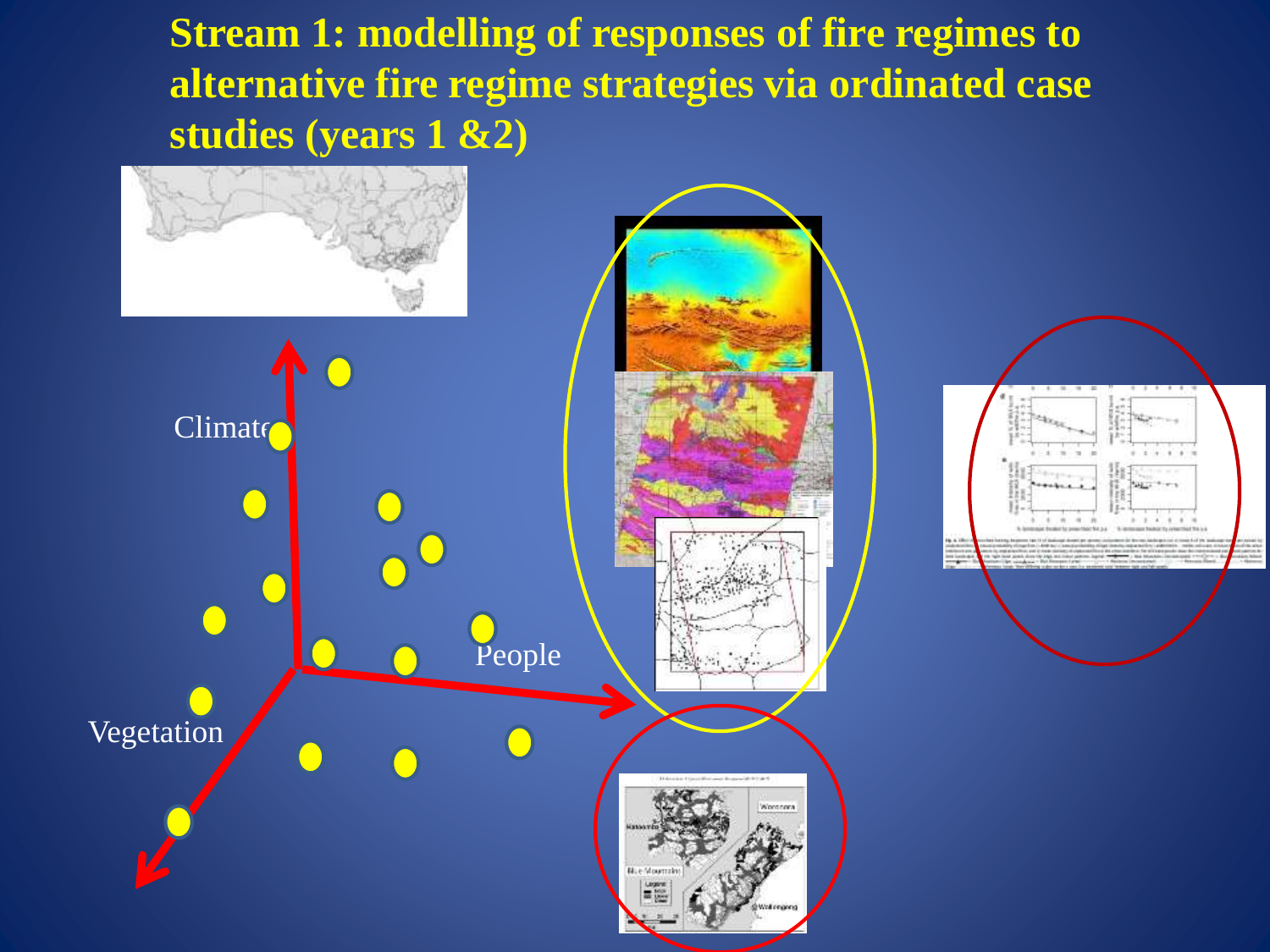**Stream 2: validation via empirical analyses of responses of fire regimes across macro-environmental gradients** 

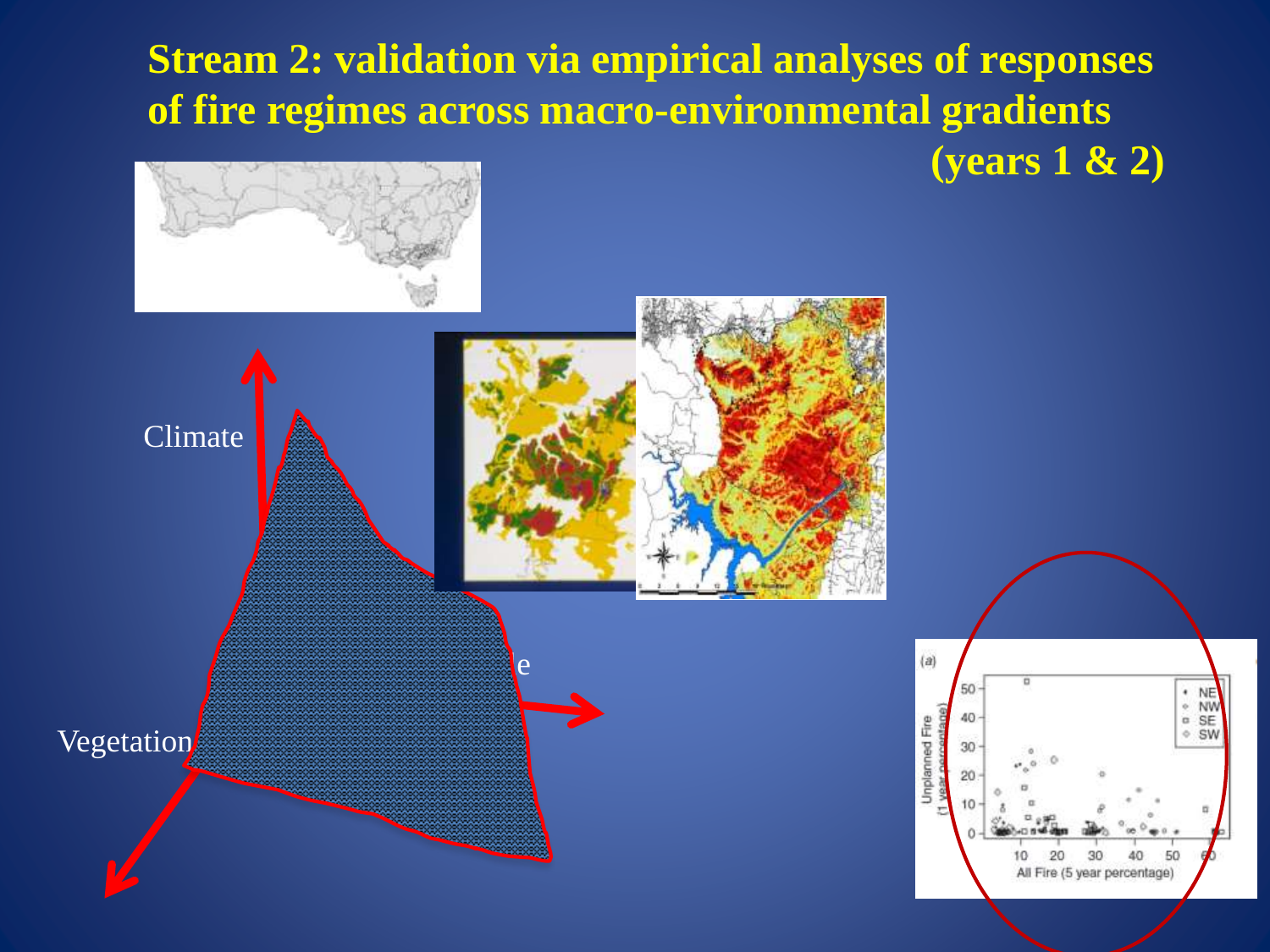### **Stream 3: functional architecture for the Prescribed Fire Atlas (years 1 & 2)**



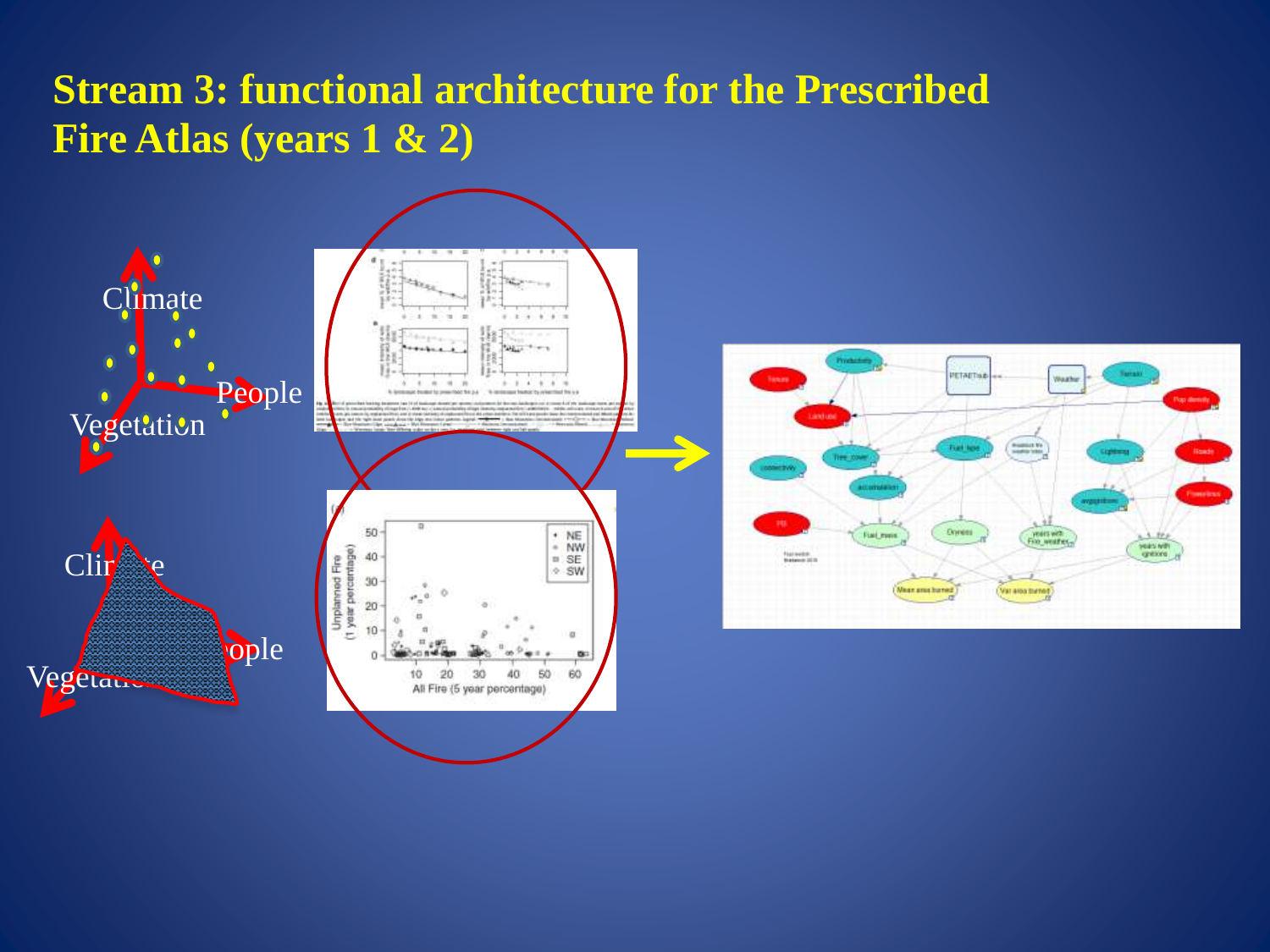### Stream 3: Functional architecture for the Prescribed Fire Atlas (cont.) (years 2 & 3)



Reseponse models for assessment of risk to water, carbon and vegetation

Risk **Treatment** rate

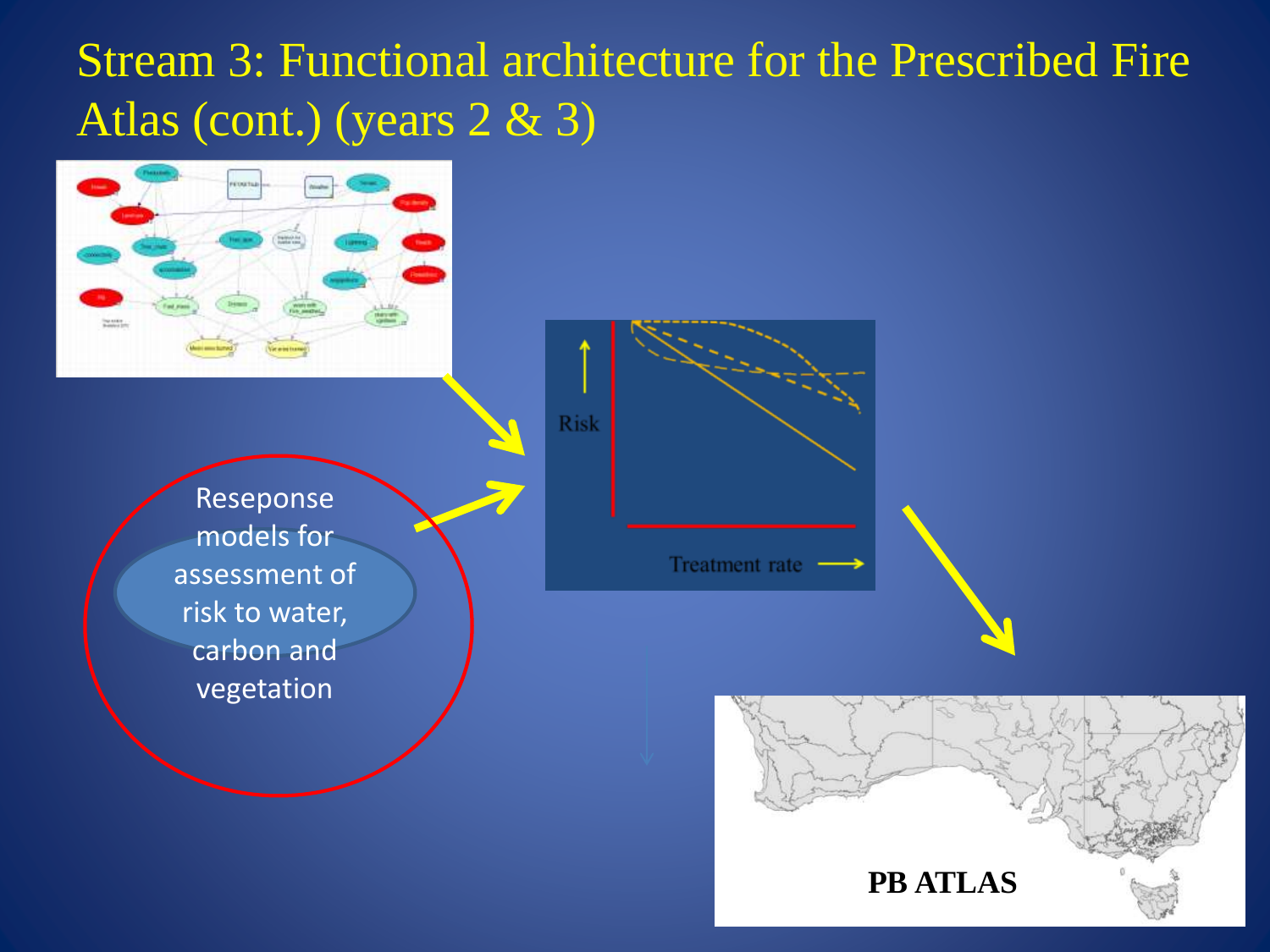### **Risk in the future (years 2 & 3)**

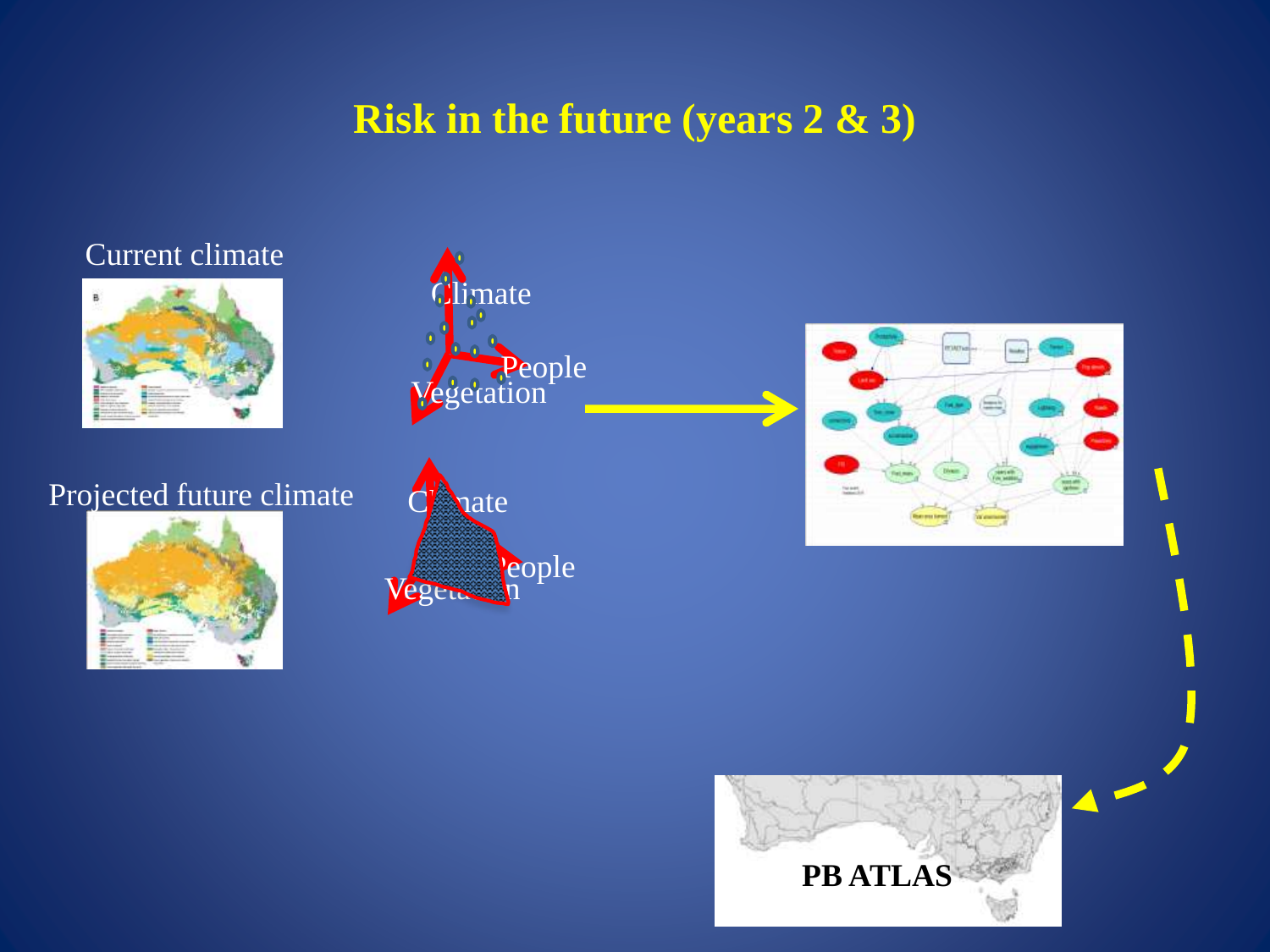## The Team

**CERMB, University of Wollongong** Professor Ross Bradstock, Mr Michael Bedward, Ms Bronwyn Horsey, Dr Owen Price **Research Fellow**

**Hawkesbury Institute for the Environment, University of Western Sydney** Dr Matthias Boer, Dr Luke Collins **PhD Student (HIE funded)**

**Department of Forest and Ecosystem Science, University of Melbourne** Dr Trent Penman **Research Assistant** 

**Climate and Atmospheric Science Division, NSW Office of Environment & Heritagen & UNSW ARC Centre of Excellence for Climate System Science** Mr Hamish Clarke